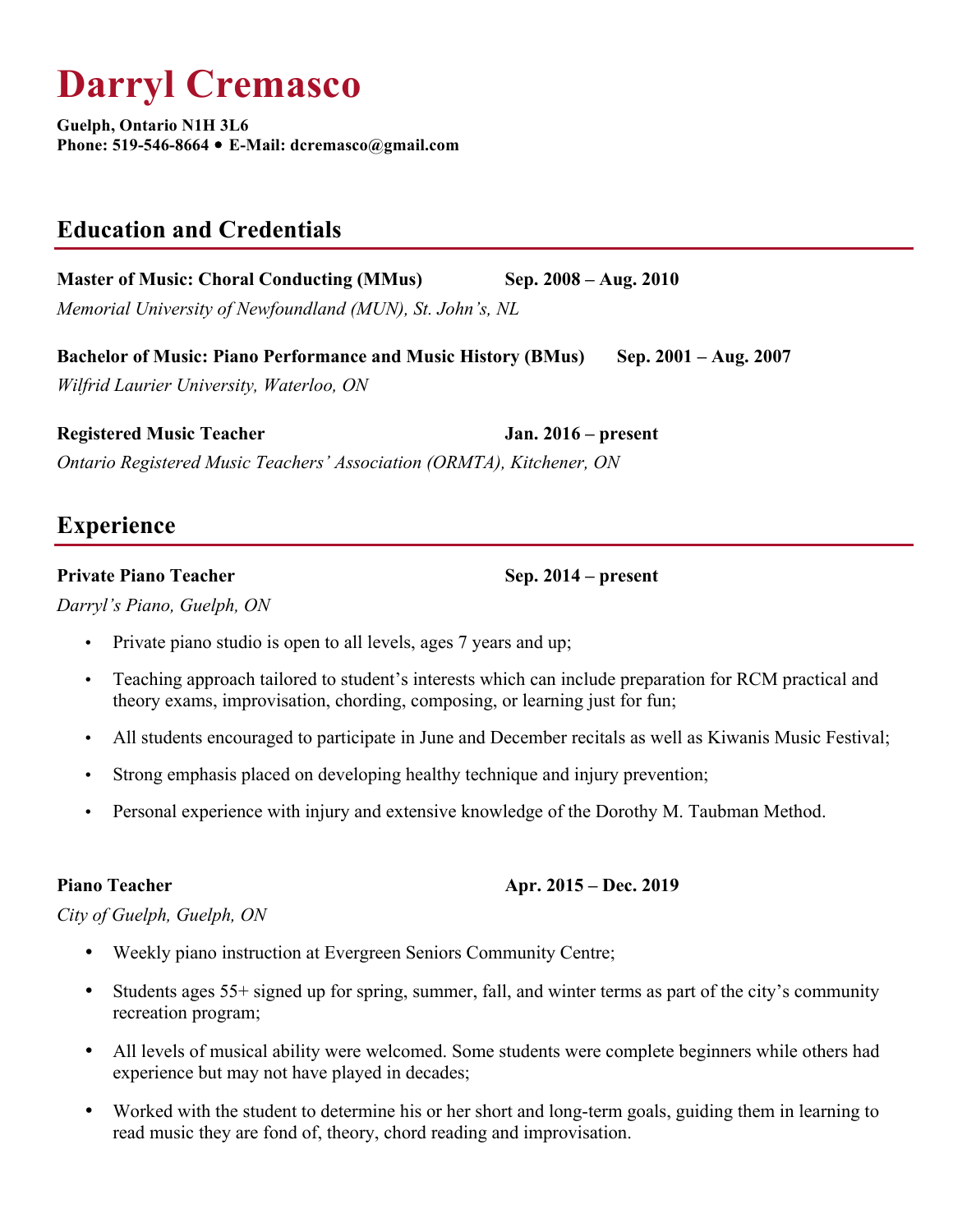# **German Tutor Feb. 2013 – Apr. 2014**

# *Private Tutoring Service, Guelph, ON*

- Following the standard European language curriculum, helped a 12-year-old boy develop grammar skills, vocabulary, and confidence to use German when communicating with his family in Switzerland;
- Lessons included songs, rhymes, cue cards for quizzing, creative handouts, props, role-playing, and writing letters to family overseas. Each unit was concluded with an original test.

# **Music Director and Organist Sep. 2010 – Aug. 2012**

*St. Michael's Anglican Church, St. John's, NL*

- Prepared the choir to sing for weekly services, community events, and important occasions in the church year such as Christmas and Easter;
- Hired five Choral Scholars from the Memorial University Music Program to augment the choir;
- Led children's worship music on guitar for Saturday family services;
- Played the organ for weekly Sunday High Anglican Masses. Music included preludes, postludes, hymns, and improvisations to ensure a smooth flow of the service.

- Worked at private music school with a studio of 18 students, aged 5 through 65;
- Teaching methods included playing duets with students, singing, rhythm building with flashcards, props, easy arrangements, theory, and improvisation;
- Students performed regularly in seasonal recitals.

# **Choral Accompanist Sep. 2008 – Aug. 2012**

*The Philharmonic Choir of the Newfoundland Symphony Orchestra, St. John's, NL*

• Accompanied rehearsals and performances. Choir directed by Dr. Douglas Dunsmore.

# **Private Accompanist Oct. 2010 – Aug. 2012**

*MUN Music School, St. John's, NL*

• Private accompanist for voice and instrumental students in the music program. Accompanied students for exams and recitals.

## **Piano Teacher Sep. 2011 – Aug. 2012**

# *The Music Collection, St. John's, NL*